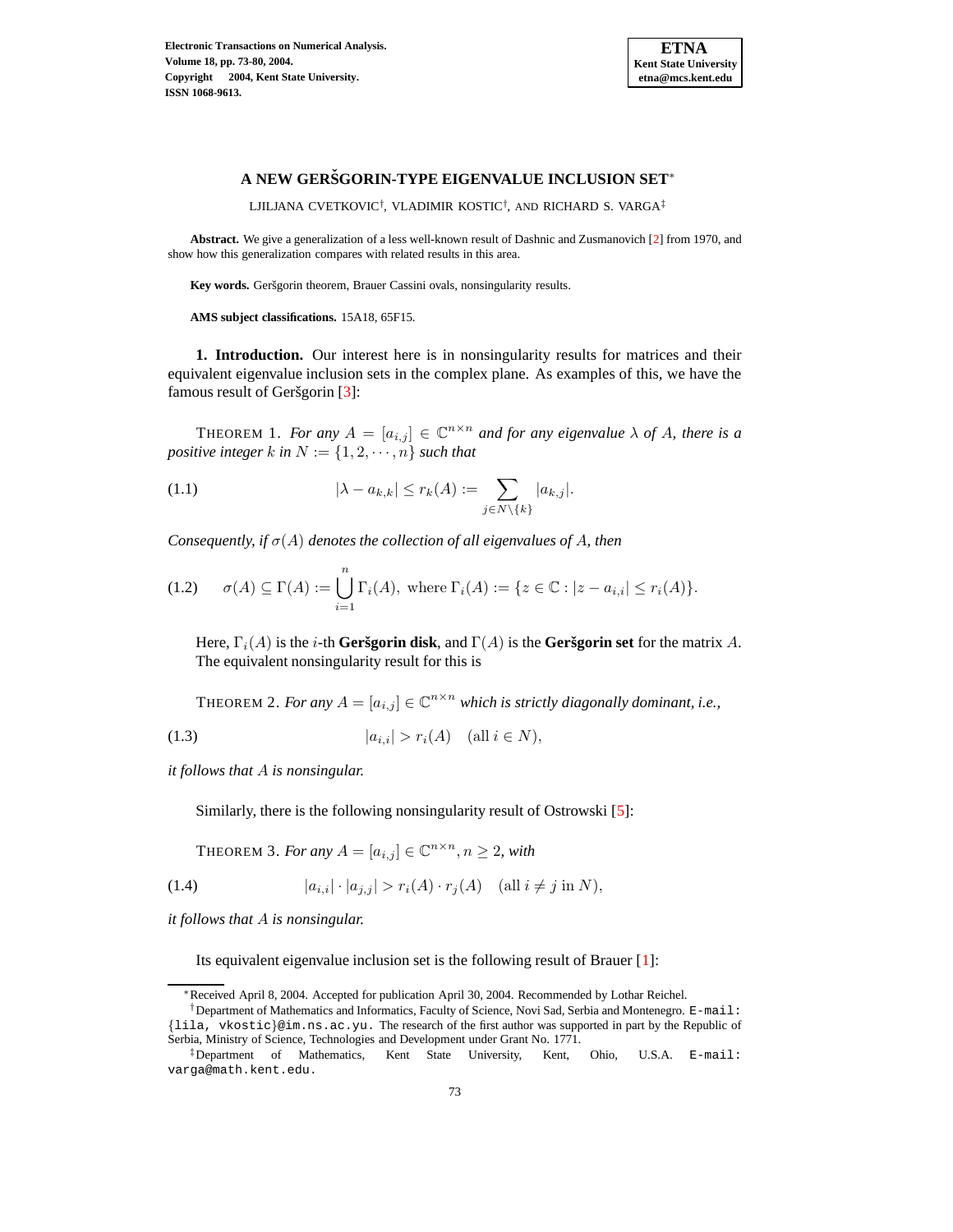| <b>ETNA</b>                  |
|------------------------------|
| <b>Kent State University</b> |
| etna@mcs.kent.edu            |

### 74 A new Geršgorin-type eigenvalue inclusion set

THEOREM 4. For any  $A = [a_{i,j}] \in \mathbb{C}^{n \times n}$ ,  $n \geq 2$ , and for any eigenvalue  $\lambda$  of A, there *is a pair of distinct integers* i *and* j *in* N *such that*

<span id="page-1-0"></span>
$$
(1.5) \qquad \lambda \in K_{i,j}(A) := \{ z \in \mathbb{C} : |z - a_{i,i}| \cdot |z - a_{j,j}| \le r_i(A) \cdot r_j(A) \}.
$$

<span id="page-1-1"></span>*Consequently,*

(1.6) 
$$
\sigma(A) \subseteq \mathcal{K}(A) := \bigcup_{\substack{i,j \in N \\ i \neq j}} K_{i,j}(A).
$$

The quantity  $K_{i,j}(A)$  of [\(1.5\)](#page-1-0) is called the  $(i, j)$ -th **Brauer Cassini oval**, and  $K(A)$  of [\(1.6\)](#page-1-1) is called the **Brauer set** for the matrix A. (For further results about these sets, see Varga [\[6\]](#page-7-4).)

**2. New results.** To describe our first result here, let S denote a nonempty subset of  $N = \{1, 2, \dots, n\}, n \ge 2$ , and let  $\overline{S} := N \setminus S$  denote its complement in N. Then, given any matrix  $A = [a_{i,j}] \in \mathbb{C}^{n \times n}$ , split each row sum,  $r_i(A)$  from [\(1.1\)](#page-0-0), into two parts, depending on S and  $\overline{S}$ , i.e.,

<span id="page-1-3"></span>(2.1) 
$$
\begin{cases} r_i(A) := \sum_{j \in N \setminus \{i\}} |a_{i,j}| = r_i^S(A) + r_i^{\overline{S}}(A), \text{ where} \\ r_i^S(A) := \sum_{j \in S \setminus \{i\}} |a_{i,j}|, \text{ and } r_i^{\overline{S}}(A) := \sum_{j \in \overline{S} \setminus \{i\}} |a_{i,j}| \text{ (all } i \in N). \end{cases}
$$

DEFINITION 1. *Given any matrix*  $A = [a_{i,j}] \in \mathbb{C}^{n \times n}, n \geq 2$ , and given any nonempty *subset* S *of* N*, then* A *is an* S**-strictly diagonally dominant matrix** *if*

<span id="page-1-2"></span>
$$
(2.2) \begin{cases} i) \ |a_{i,i}| > r_i^S(A) \ \text{(all } i \in S), \text{ and} \\ ii) \ (|a_{i,i}| - r_i^S(A)) \cdot (|a_{j,j}| - r_j^{\overline{S}}(A)) > r_i^{\overline{S}}(A) \cdot r_j^S(A) \ \text{(all } i \in S, \text{ all } j \in \overline{S}). \end{cases}
$$

We note, from [\(2.2](#page-1-2) *i*), that as  $|a_{i,i}| - r_i^S(A) > 0$  for all  $i \in S$ , then on dividing by this term in [\(2.2](#page-1-2) *ii*) gives

$$
\left(|a_{j,j}| - r_j^{\overline{S}}(A)\right) > \frac{r_i^{\overline{S}}(A) \cdot r_j^{S}(A)}{(|a_{i,i}| - r_i^{S}(A))} \ge 0 \quad (\text{all } j \in \overline{S}),
$$

so that we also have

(2.3) 
$$
|a_{j,j}| - r_j^{\overline{S}}(A) > 0 \text{ (all } j \in \overline{S}).
$$

If  $S = N$ , so that  $\overline{S} = \emptyset$ , then the conditions of  $(2.2 i)$  $(2.2 i)$  reduce to  $|a_{i,i}| > r_i(A)$  (all  $i \in N$ ), and this is just the familiar statement that A is **strictly diagonally dominant**.

Our first result here is

<span id="page-1-4"></span>THEOREM 5. Let S be a nonempty subset of N, and let  $A = [a_{i,j}] \in \mathbb{C}^{n \times n}$ ,  $n \ge 2$ , be S*-strictly diagonally dominant. Then,* A *is nonsingular.*

*Proof.* If  $S = N$ , then, as we have seen, A is strictly diagonally dominant, and thus nonsingular from Theorem [2.](#page-0-1) Next, we assume that S is a nonempty subset of N with  $\overline{S} \neq \emptyset$ .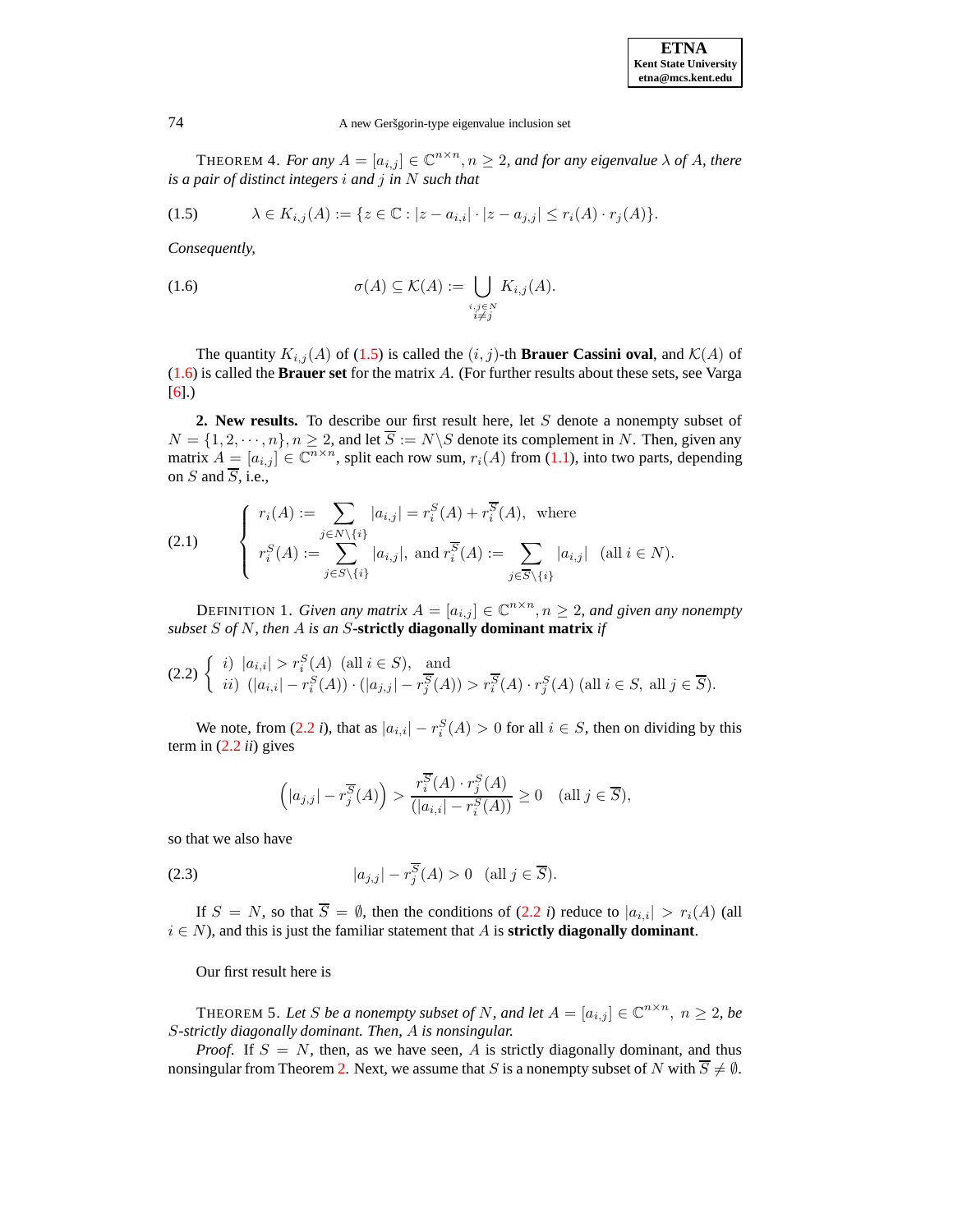| <b>ETNA</b>                  |
|------------------------------|
| <b>Kent State University</b> |
| etna@mcs.kent.edu            |

Ljiljana Cvetkovic, Vladimir Kostic, and Richard S. Varga 75

The idea of the proof is to construct a positive diagonal matrix  $W$  such that  $AW$  is strictly diagonally dominant. Now, define W as  $W = diag[w_1, w_2, \dots, w_n]$ , where

$$
w_k := \begin{cases} \gamma, & \text{for all } k \in S, \text{ where } \gamma > 0, \text{ and} \\ 1, & \text{for all } k \in \overline{S}. \end{cases}
$$

It then follows that  $AW := [\alpha_{i,j}] \in \mathbb{C}^{n \times n}$  has its entries given by

$$
\alpha_{i,j} := \begin{cases} \gamma a_{i,j}, \text{ if } j \in S, \text{ all } i \in N, \text{ and} \\ a_{i,j}, \text{ if } j \in \overline{S}, \text{ all } i \in N. \end{cases}
$$

Then, the row sums of  $AW$  are, from  $(2.1)$ , just

$$
r_{\ell}(AW) = r_{\ell}^{S}(AW) + r_{\ell}^{\overline{S}}(AW) = \gamma r_{\ell}^{S}(A) + r_{\ell}^{\overline{S}}(A) \text{ (all } \ell \in N),
$$

and AW is then strictly diagonally dominant if

$$
\begin{cases} \gamma |a_{i,i}| > \gamma r_i^S(A) + r_i^{\overline{S}}(A) \text{ (all } i \in S), \text{ and} \\ |a_{j,j}| > \gamma r_j^S(A) + r_j^{\overline{S}}(A) \text{ (all } j \in \overline{S}). \end{cases}
$$

The above inequalities can be also expressed as

<span id="page-2-1"></span>(2.4) 
$$
\begin{cases} i) \gamma(|a_{i,i}| - r_i^S(A)) > r_i^{\overline{S}}(A) \text{ (all } i \in S), \text{ and} \\ ii) |a_{j,j}| - r_j^{\overline{S}}(A) > \gamma r_j^S(A) \text{ (all } j \in \overline{S}), \end{cases}
$$

which, upon division, can be further reduced to

<span id="page-2-0"></span>
$$
(2.5) \qquad \qquad \frac{r_i^{\overline{S}}(A)}{|a_{i,i}|-r_i^S(A)} < \gamma \text{ (all } i \in S), \text{ and } \gamma < \frac{|a_{j,j}|-r_j^{\overline{S}}(A)}{r_j^S(A)} \text{ (all } j \in \overline{S}),
$$

where the final fraction in [\(2.5\)](#page-2-0) is defined to be  $+\infty$  if  $r_j^S(A) = 0$  for some  $j \in \overline{S}$ . The inequalities of [\(2.4\)](#page-2-1) will all be satisfied if there is a  $\gamma > 0$  for which

<span id="page-2-5"></span>
$$
(2.6) \t 0 \leq B_1 := \max_{i \in S} \frac{r_i^{\overline{S}}(A)}{|a_{i,i}| - r_i^S(A)} < \gamma < \min_{j \in \overline{S}} \frac{|a_{j,j}| - r_j^{\overline{S}}(A)}{r_j^S(A)} =: B_2.
$$

But since [\(2.2](#page-1-2) *ii*) exactly gives that  $B_2 > B_1$ , then, for any  $\gamma > 0$  with  $B_1 < \gamma < B_2$ , AW is strictly diagonally dominant and hence nonsingular. Then, as  $W$  is nonsingular, so is  $A$ .  $\Box$ 

As is now familiar, the nonsingularity in Theorem [2](#page-0-1) then gives, by negation, the following equivalent eigenvalue inclusion set in the complex plane.

<span id="page-2-2"></span>THEOREM 6. Let S be any nonempty subset of  $N := \{1, 2, \dots, n\}$ ,  $n \ge 2$ , with  $\overline{S} := N \backslash S$ . Then, for any  $A = [a_{i,j}] \in \mathbb{C}^{n \times n}$ , define the Geršgorin-type disks

<span id="page-2-3"></span>(2.7) 
$$
\Gamma_i^S(A) := \{ z \in \mathbb{C} : |z - a_{i,i}| \le r_i^S(A) \} \text{ (any } i \in S),
$$

*and the sets*

<span id="page-2-4"></span>
$$
(2.8) \tV_{i,j}^S(A) := \{ z \in \mathbb{C} : (|z - a_{i,i}| - r_i^S(A)) \cdot (|z - a_{j,j}| - r_j^{\overline{S}}(A)) \le r_i^{\overline{S}}(A) \cdot r_j^S(A) \},
$$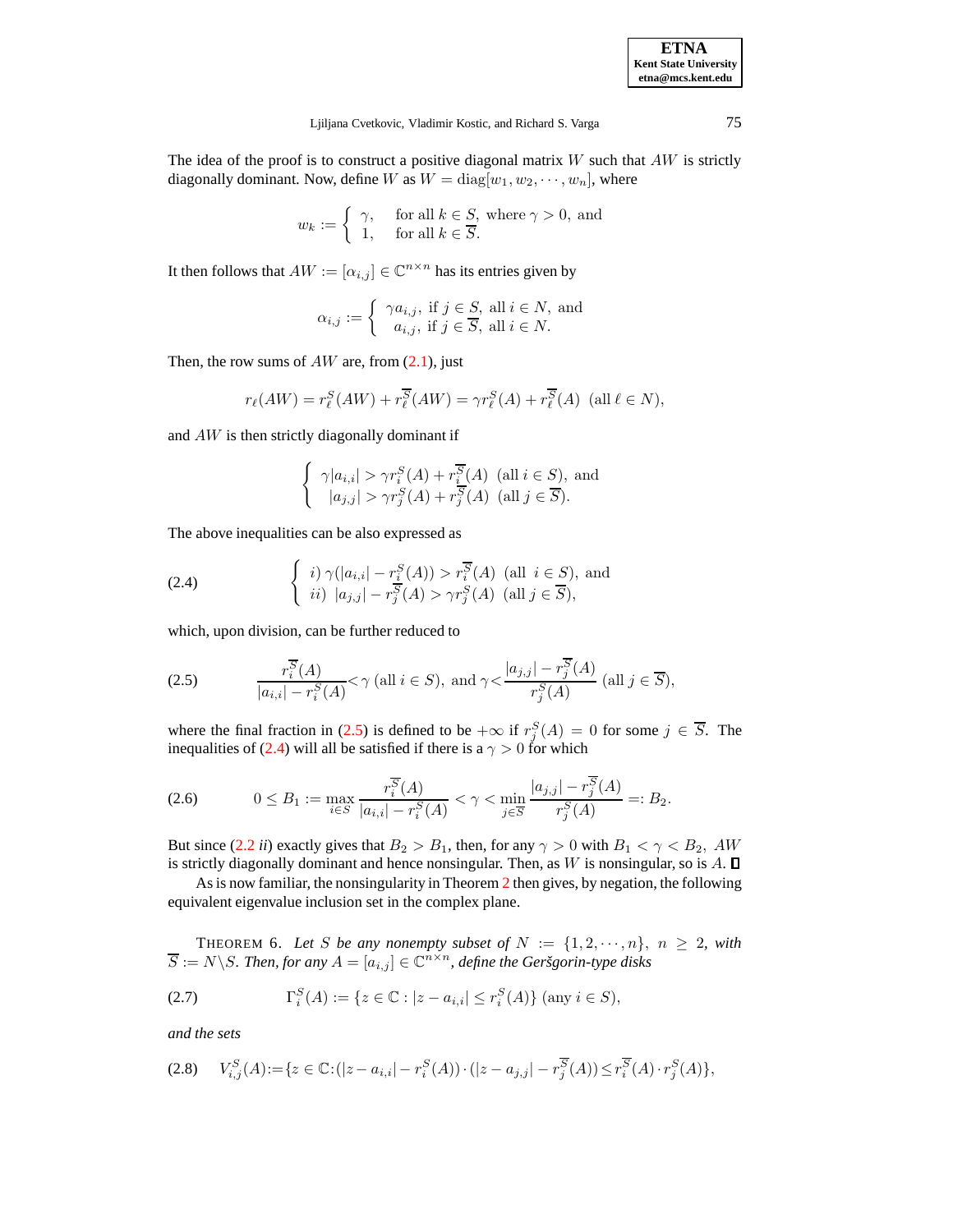$(\text{any } i \in S, \text{ any } j \in \overline{S})$ . *Then,* 

<span id="page-3-7"></span>(2.9) 
$$
\sigma(A) \subseteq C^{S}(A) := \left(\bigcup_{i \in S} \Gamma_{i}^{S}(A)\right) \cup \left(\bigcup_{i \in S, j \in \overline{S}} V_{i,j}^{S}(A)\right).
$$

We remark that Dashnic and Zusmanovich [\[2\]](#page-7-0) obtained the result of Theorem [5](#page-1-4) in the special case that the set S is a singleton, i.e.,  $S_i := \{i\}$  for some  $i \in N$ . In this case, we define the associated set, from Theorem [6,](#page-2-2) as the set  $\mathcal{D}_i(A)$ , so that, from [\(2.7\)](#page-2-3) and [\(2.8\)](#page-2-4),

(2.10) 
$$
\mathcal{D}_i(A) = \Gamma_i^{S_i}(A) \cup \left(\bigcup_{j \in N \setminus \{i\}} V_{i,j}^{S_i}(A)\right).
$$

Now,  $r_i^{S_i}(A) = 0$  from [\(2.1\)](#page-1-3) so that  $\Gamma_i^{S_i}(A) = \{a_{i,i}\}\$  from [\(2.7\)](#page-2-3). Moreover, we also have, from [\(2.8\)](#page-2-4) in this case that, for all  $j \neq i$  in N,

<span id="page-3-0"></span>
$$
(2.11) \quad V_{i,j}^{S_i}(A) = \{ z \in \mathbb{C} : |z - a_{i,i}| \cdot (|z - a_{j,j}| - r_j(A) + |a_{j,i}|) \le r_i(A) \cdot |a_{j,i}| \}.
$$

But as  $z = a_{i,i}$  is necessarily contained in  $V_{i,j}^{S_i}(A)$  for all  $j \neq i$ , we can simply write from [\(2.11\)](#page-3-0) that

<span id="page-3-1"></span>(2.12) 
$$
\mathcal{D}_i(A) = \bigcup_{j \in N \setminus \{i\}} V_{i,j}^{S_i}(A) \quad (\text{any } i \in N).
$$

This shows that  $D_i(A)$  is determined from  $(n-1)$  sets  $V^{S_i}_{i,j}(A)$ , plus the added information from [\(2.1\)](#page-1-3) on the partial row sums of A. The associated Geršgorin set  $\Gamma(A)$ , from [\(1.2\)](#page-0-2), is determined from *n* disks and the associated Brauer set  $\mathcal{K}(A)$ , from [\(1.6\)](#page-1-1) is determined from  $\binom{n}{2}$  Cassini ovals. These sets are compared in the next section.

**3. Comparisons with other eigenvalue inclusion sets.** We first establish the new result of

<span id="page-3-6"></span>THEOREM 7. For any  $A = [a_{i,j}] \in \mathbb{C}^{n \times n}, n \geq 2$ , and for any  $i \in N$ , consider  $\mathcal{D}_i(A)$  of [\(2.12\)](#page-3-1)*. Then* (cf. [\(1.2\)](#page-0-2))*,*

<span id="page-3-2"></span>
$$
(3.1) \t\t \mathcal{D}_i(A) \subseteq \Gamma(A),
$$

<span id="page-3-4"></span>*and for*  $n = 2$ *, and for all*  $A = [a_{i,j}] \in \mathbb{C}^{2 \times 2}$ *, we have (cf.* [\(1.5\)](#page-1-0) *and* [\(1.6\)](#page-1-1))

(3.2) 
$$
\mathcal{D}_1(A) = \mathcal{D}_2(A) = \mathcal{K}(A) = K_{1,2}(A).
$$

<span id="page-3-5"></span>*But, for any*  $n \geq 3$  *and for any*  $i \in N$ *, there is a matrix*  $\tilde{F}$  *in*  $\mathbb{C}^{n \times n}$  *for which* 

(3.3) 
$$
\mathcal{D}_i(\tilde{F}) \nsubseteq \mathcal{K}(\tilde{F}) \text{ and } \mathcal{K}(\tilde{F}) \nsubseteq \mathcal{D}_i(\tilde{F}).
$$

*Proof.* To establish [\(3.1\)](#page-3-2), fix some  $i \in N$  and consider any  $z \in \mathcal{D}_i(A)$ . Then from [\(2.12\)](#page-3-1), there is a  $j \neq i$  such that  $z \in V^{S_i}_{i,j}(A)$ , i.e., from [\(2.11\)](#page-3-0),

<span id="page-3-3"></span>
$$
(3.4) \t\t |z - a_{i,i}| \cdot (|z - a_{j,j}| - r_j(A) + |a_{j,i}|) \le r_i(A) \cdot |a_{j,i}|.
$$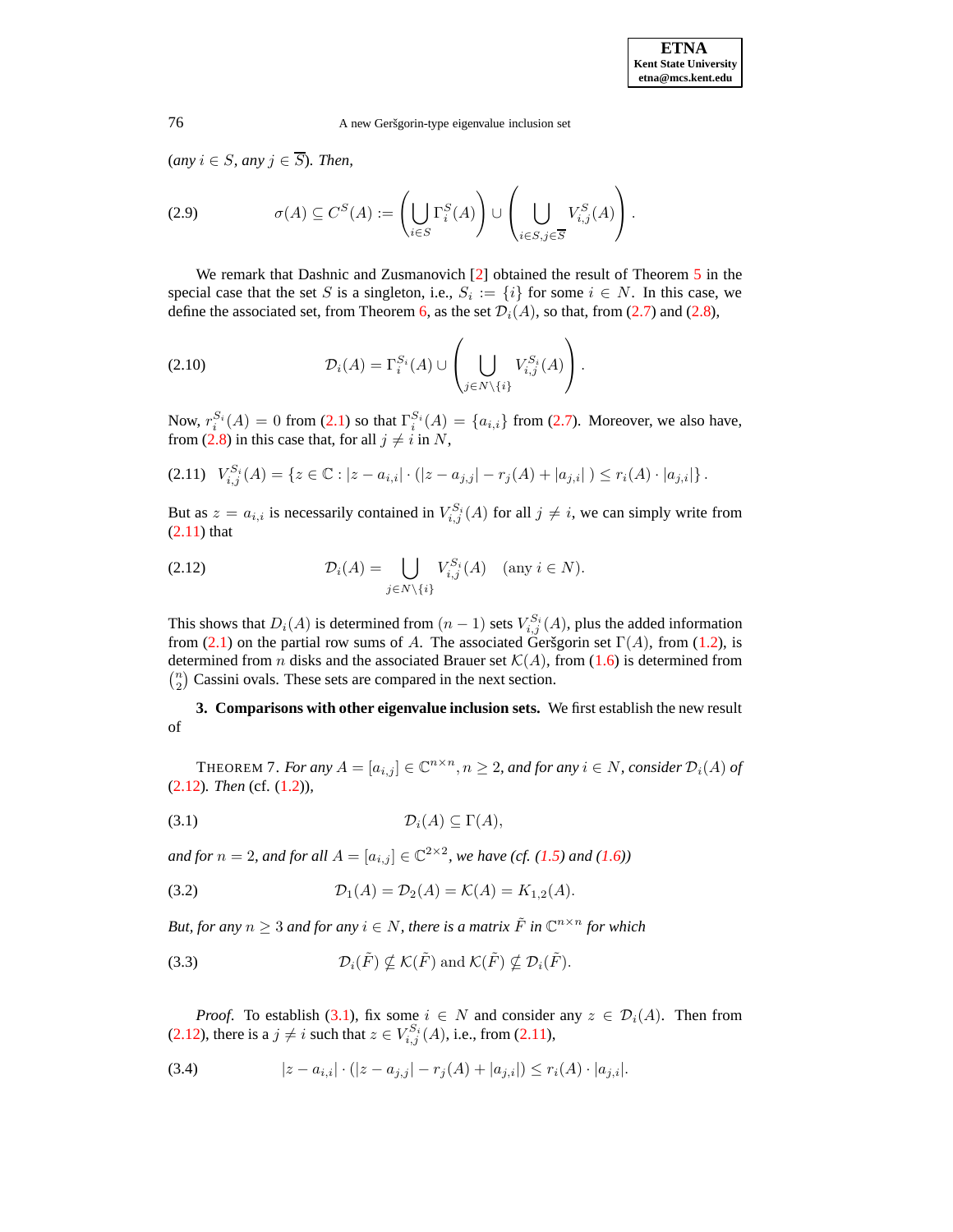If  $z \notin \Gamma(A)$ , then  $|z - a_{k,k}| > r_k(A)$  for all  $k \in N$ , so that  $|z - a_{i,i}| > r_i(A) \geq 0$ , and  $|z - a_{j,j}| > r_j(A) \ge 0$ . Thus, the left part of [\(3.4\)](#page-3-3) satisfies

$$
|z - a_{i,i}| \cdot (|z - a_{j,j}| - r_j(A) + |a_{j,i}|) > r_i(A) \cdot |a_{j,i}|,
$$

which contradicts the inequality in [\(3.4\)](#page-3-3). Thus,  $z \in \Gamma(A)$  for each  $z \in \mathcal{D}_i(A)$ , which establishes  $(3.1)$ .

Next, to establish [\(3.2\)](#page-3-4), it can be easily seen from  $(1.5)-(1.6)$  $(1.5)-(1.6)$  $(1.5)-(1.6)$  and  $(2.11)-(2.12)$  $(2.11)-(2.12)$  $(2.11)-(2.12)$  that (3.2) is valid for any  $A = [a_{i,j}] \in \mathbb{C}^{2 \times 2}$ .

<span id="page-4-0"></span>Finally, to establish [\(3.3\)](#page-3-5), consider first the specific  $3 \times 3$  matrix E of

(3.5) 
$$
E = \begin{bmatrix} 1 & \frac{1}{2} & \frac{1}{2} \\ 0 & i & 1 \\ 0 & 1 & -1 \end{bmatrix}.
$$

Then, it can be verified that

$$
\Gamma(E) = \{ z \in \mathbb{C} : |z - 1| \le 1 \} \cup \{ z \in \mathbb{C} : |z - i| \le 1 \} \cup \{ z \in \mathbb{C} : |z + 1| \le 1 \},
$$
\n
$$
\mathcal{K}(E) = \{ z \in \mathbb{C} : |z - 1| \cdot |z - i| \le 1 \} \cup \{ z \in \mathbb{C} : |z - i| \cdot |z + 1| \le 1 \}
$$
\n
$$
\cup \{ z \in \mathbb{C} : |z - 1| \cdot |z + 1| \le 1 \},
$$
\n
$$
\mathcal{D}_1(E) = \{ z \in \mathbb{C} : |z - 1| \cdot (|z - i| - 1) \le 0 \} \cup \{ z \in \mathbb{C} : |z - 1| \cdot (|z + 1| - 1) \le 0 \}.
$$

It is interesting to note that  $\mathcal{D}_1(E)$  reduces to the union of the two disks  $\{z \in \mathbb{C} :$  $|z - i| \le 1$  and  $\{z \in \mathbb{C} : |z + 1| \le 1\}$ , *and* the single point  $z = 1$ . These above three sets are shown in Fig. [3.1,](#page-7-5) where we see that the special case  $i = 1$  and  $n = 3$  of [\(3.3\)](#page-3-5) is valid.

To establish [\(3.3\)](#page-3-5) in general, let  $n > 3$ , and consider the matrix F in  $\mathbb{C}^{n \times n}$  which is obtained by adding  $n - 3$  rows of zeros beneath the matrix E of [\(3.5\)](#page-4-0) and  $n - 3$  columns of zeros to the right of E, so that E becomes the upper  $3 \times 3$  principal submatrix of F. From the structure of F, it is not difficult to show that [\(3.3\)](#page-3-5) holds for F in the case  $i = 1$ , i.e.,

$$
\mathcal{D}_1(F) \nsubseteq \mathcal{K}(F)
$$
 and  $\mathcal{K}(F) \nsubseteq \mathcal{D}_1(F)$ .

But, given any  $i \in N$ , there is a suitable  $n \times n$  permutation matrix P such that if  $\tilde{F} := P^T F P$ , then

$$
\mathcal{D}_i(\tilde{F}) \nsubseteq \mathcal{K}(\tilde{F})
$$
 and  $\mathcal{K}(\tilde{F}) \nsubseteq \mathcal{D}_i(\tilde{F}),$ 

completing the proof of Theorem [7.](#page-3-6)  $\square$ 

Next, it is evident from [\(2.9\)](#page-3-7) of Theorem [6](#page-2-2) that, for any  $A = [a_{i,j}] \in \mathbb{C}^{n \times n}$ ,

$$
\sigma(A) \subseteq \mathcal{D}_i(A) \quad \text{(all } i \in N),
$$

<span id="page-4-1"></span>so that

(3.6) 
$$
\sigma(A) \subseteq \mathcal{D}(A) := \bigcap_{i \in N} \mathcal{D}_i(A).
$$

Now, as each  $\mathcal{D}_i(A)$ , from [\(2.12\)](#page-3-1), depends on  $(n-1)$  oval-like sets  $V_{i,j}^{S_i}(A)$ , it follows that  $\mathcal{D}(A)$  of [\(3.6\)](#page-4-1) is determined from  $n(n-1)$  oval-like sets  $V_{i,j}^{S_i}(A)$ , which is *twice* the number of Cassini ovals, namely  $\binom{n}{2}$ , which determine the Brauer set  $\mathcal{K}(A)$ . This suggests, perhaps, that  $\mathcal{D}(A) \subseteq \mathcal{K}(A)$ . This inclusion is true, and this new result is established in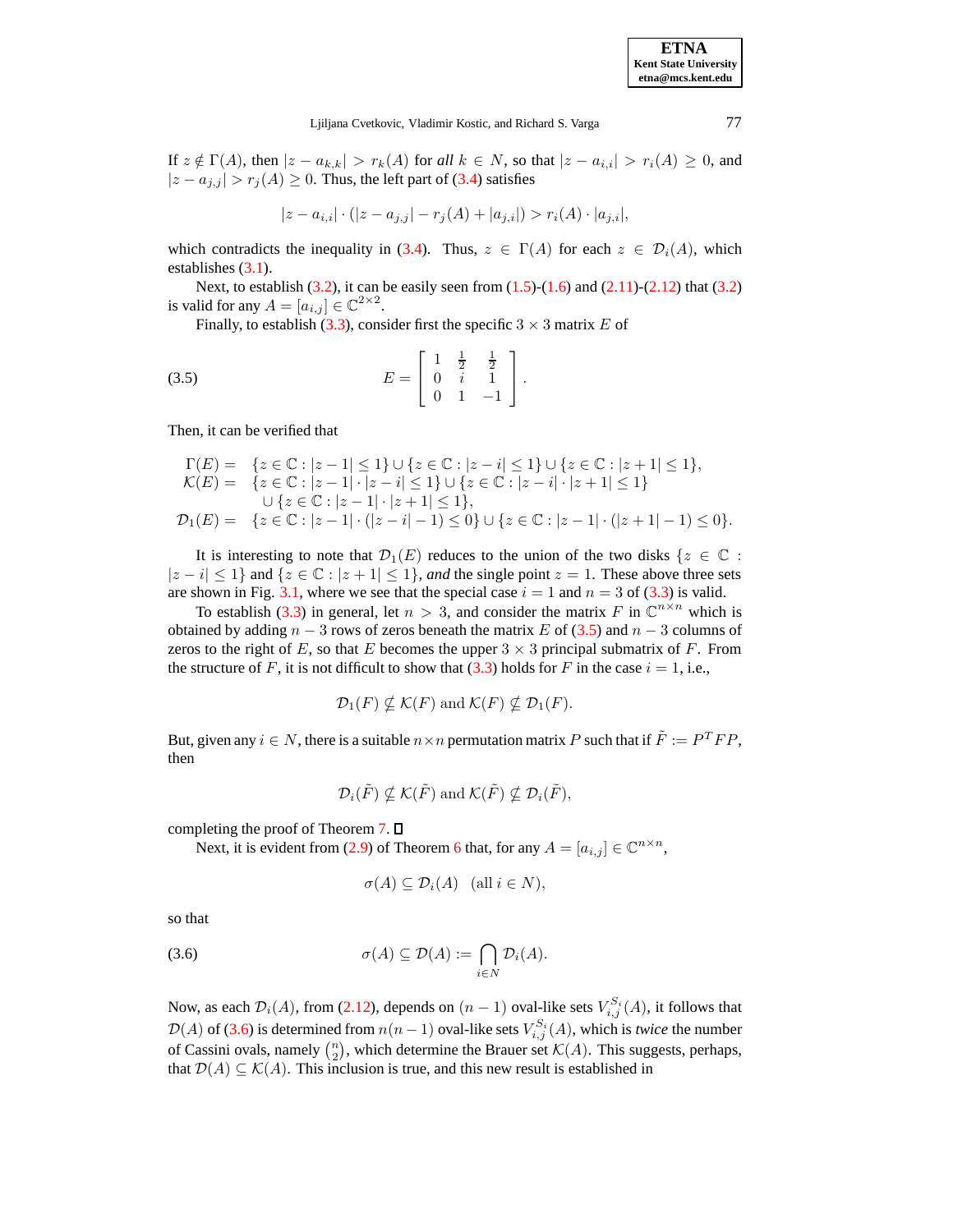## 78 A new Geršgorin-type eigenvalue inclusion set



FIG. 3.1. *The sets*  $\Gamma(E)$  *(shaded dark gray),*  $\mathcal{K}(E)$  *(shaded light gray),*  $\mathcal{D}_1(E)$  *(two disks with the bold* boundary and the point  $z = 1$ ) for the matrix E of [\(3.5\)](#page-4-0). The white dots are the eigenvalues of E.

THEOREM 8. For any  $A = [a_{i,j}] \in \mathbb{C}^{n \times n}$ ,  $n \geq 2$ , the associated sets  $\mathcal{D}(A)$ , of [\(3.6\)](#page-4-1), and  $\mathcal{K}(A)$ *, of* [\(1.6\)](#page-1-1)*, satisfy* 

<span id="page-5-0"></span>
$$
\mathcal{D}(A) \subseteq \mathcal{K}(A).
$$

*Proof.* First, we observe, from [\(3.1\)](#page-3-2), that as  $\mathcal{D}_i(A) \subseteq \Gamma(A)$  for each  $i \in N$ , then  $\mathcal{D}(A)$ ,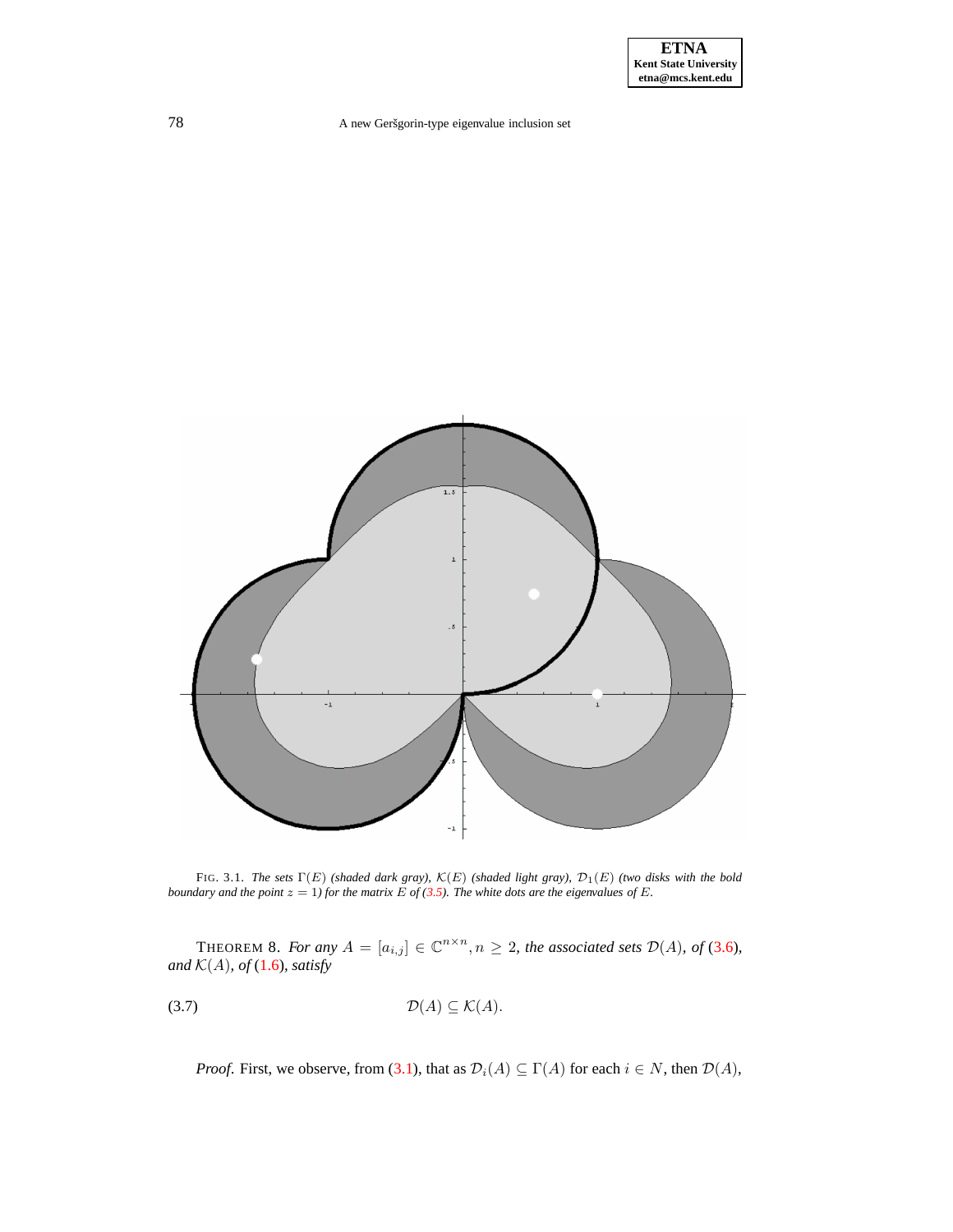<span id="page-6-0"></span>as defined in  $(3.6)$ , evidently satisfies

$$
\mathcal{D}(A) \subseteq \Gamma(A).
$$

To establish [\(3.7\)](#page-5-0), consider any  $z \in \mathcal{D}(A)$  so that, for each  $i \in N$ ,  $z \in \mathcal{D}_i(A)$ . Hence, from [\(2.12\)](#page-3-1), for each  $i \in N$ , there is  $j \in N \setminus \{i\}$  so that  $z \in V^{S_i}_{i,j}(A)$ , i.e. the inequality of [\(3.4\)](#page-3-3) is valid. But from [\(3.8\)](#page-6-0),  $\mathcal{D}(A) \subseteq \Gamma(A)$  implies that there is a  $k \in N$  with  $|z - a_{k,k}| \leq r_k(A)$ . For this index k, there is a  $t \in N \setminus \{k\}$  such that  $z \in V_{k,t}^{S_i}(A)$ , i.e.,

$$
|z - a_{k,k}| (|z - a_{t,k}| - r_t(A) + |a_{t,k}|) \le r_k(A) \cdot |a_{t,k}|.
$$

This can be rewritten as

$$
|z - a_{k,k}| \cdot |z - a_{t,k}| \leq |z - a_{k,k}| \cdot (r_t(A) - |a_{t,k}|) + r_k(A) \cdot |a_{t,k}|
$$
  
\n
$$
\leq r_k(A)(r_t(A) - |a_{t,k}|) + r_k(A) \cdot |a_{t,k}| = r_k(A) \cdot r_t(A),
$$

that is,

$$
|z - a_{k,k}| \cdot |z - a_{t,k}| \le r_k(A) \cdot r_t(A).
$$

Hence, from [\(1.5\)](#page-1-0) and [\(1.6\)](#page-1-1),  $z \in K_{k,t}(A) \subseteq \mathcal{K}(A)$ . As this is true for each  $z \in \mathcal{D}(A)$ , then  $\mathcal{D}(A) \subseteq \mathcal{K}(A)$ .

We remark that the set  $\mathcal{D}(A)$  of (3.5) was also considered in Dashnic and Zusmanovich [\[2\]](#page-7-0), but with no comparisons with  $\Gamma(A)$  or  $\mathcal{K}(A)$ .

It is interesting also to mention that Huang [\[4\]](#page-7-6) similarly breaks  $N = \{1, 2, \dots, n\}$  into disjoint subsets S and  $\overline{S}$ , but assumes a variant of the inequalities of [\(2.2\)](#page-1-2). Now, if S =  $\{i_1, i_2, \dots, i_k\}$ , then  $A_{S,S} := [a_{i_j, i_\ell}]$  (all  $i_j, i_\ell$  in S) is its associated  $k \times k$  principal submatrix of A, whose associated **comparison matrix** is given by

(3.9) 
$$
\mathcal{M}(A_{S,S}) := \begin{bmatrix} +|a_{i_1,i_1}| & -|a_{i_1,i_2}| & \cdots & -|a_{i_1,i_k}| \\ -|a_{i_2,i_1}| & +|a_{i_2,i_2}| & \cdots & -|a_{i_2,i_k}| \\ \vdots & \vdots & \ddots & \vdots \\ -|a_{i_k,i_1}| & -|a_{i_k,i_2}| & \cdots & +|a_{i_k,i_k}| \end{bmatrix},
$$

and it is assumed by Huang that  $\mathcal{M}(A_{S,S})$  is a **nonsingular** M**-Matrix** (or equivalently, that  $A_{S,S}$  is a nonsingular H-matrix), with the additional assumption (in analogy with [\(2.6\)](#page-2-5)) that if  $\mathbf{r}^{\overline{S}}(A):=[r_{i_1}^{\overline{S}}(A), r_{i_2}^{\overline{S}}(A), \cdots, r_{i_k}^{\overline{S}}(A)]^T$ , then

<span id="page-6-1"></span>(3.10) 
$$
||\mathcal{M}^{-1}(A_{S,S}) \cdot \mathbf{r}^{\overline{S}}(A)||_{\infty} < B_2 := \min_{j \in \overline{S}} \left( \frac{|a_{j,j}| - r_j^{\overline{S}}(A)}{r_j^S(A)} \right),
$$

where  $B_2$  is defined in [\(2.6\)](#page-2-5). We note that our earlier assumption in [\(2.2](#page-1-2) *i*) makes the associated principal submatrix  $A_{S,S}$  a strictly diagonally dominant matrix, so that  $\mathcal{M}(A_{S,S})$  in our case is necessarily a nonsingular M-matrix.

The result of Huang [\[4\]](#page-7-6) is more general than the result of our Theorem [5,](#page-1-4) but it comes with the added expense of having to explicitly determine  $\mathcal{M}^{-1}(A_{S,S})$  for use in [\(3.10\)](#page-6-1).